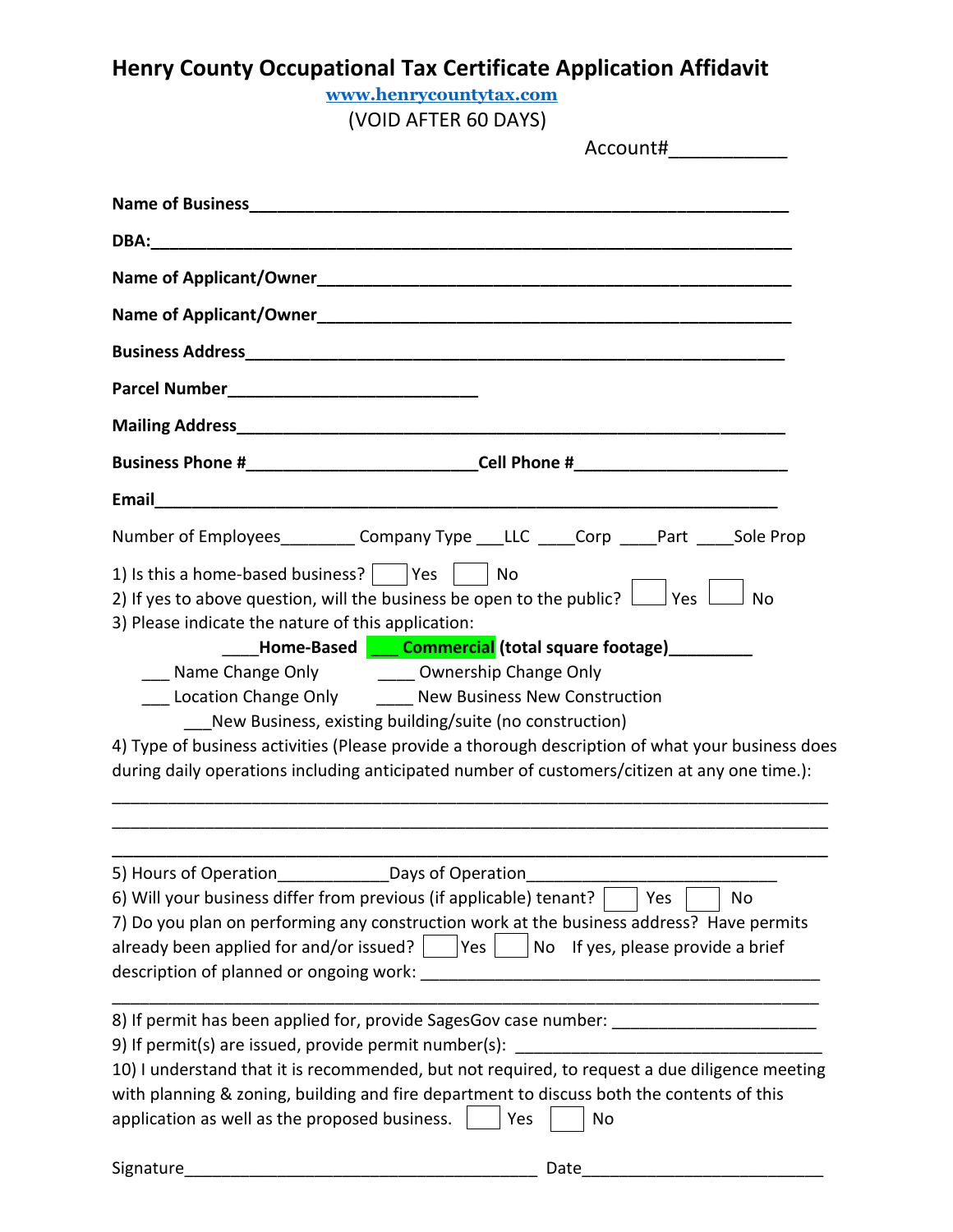## **11) PLEASE PROVIDE AN EXTENSIVE MODEL FOR THE PROPOSED BUSINESS: THIS FORM MUST BE ATTACHED, NOTARIZED & RETURNED**

### **LEGAL STATUS AFFIDAVIT**

#### **Please read carefully and check the appropriate box:**

- 1. If you are a United States citizen 18 years of age or older please check below.
- 2. If you are a qualified alien or nonimmigrant under the Federal Immigration and Nationality Act 18 years of age or older and lawfully present in the United State, please attach a copy of your Alien Registration Card and please check #2 below.

\_\_\_\_\_\_\_\_\_\_\_\_\_\_\_\_\_\_\_\_\_\_\_\_\_\_\_\_\_\_\_\_\_\_\_\_\_\_\_\_\_\_\_\_\_\_\_\_\_\_\_\_\_\_\_\_\_\_\_\_\_\_\_\_\_\_\_\_\_\_\_\_\_\_\_\_\_\_\_\_\_\_\_\_\_\_\_\_\_\_\_\_\_ \_\_\_\_\_\_\_\_\_\_\_\_\_\_\_\_\_\_\_\_\_\_\_\_\_\_\_\_\_\_\_\_\_\_\_\_\_\_\_\_\_\_\_\_\_\_\_\_\_\_\_\_\_\_\_\_\_\_\_\_\_\_\_\_\_\_\_\_\_\_\_\_\_\_\_\_\_\_\_\_\_\_\_\_\_\_\_\_\_\_\_\_\_ \_\_\_\_\_\_\_\_\_\_\_\_\_\_\_\_\_\_\_\_\_\_\_\_\_\_\_\_\_\_\_\_\_\_\_\_\_\_\_\_\_\_\_\_\_\_\_\_\_\_\_\_\_\_\_\_\_\_\_\_\_\_\_\_\_\_\_\_\_\_\_\_\_\_\_\_\_\_\_\_\_\_\_\_\_\_\_\_\_\_\_\_\_ \_\_\_\_\_\_\_\_\_\_\_\_\_\_\_\_\_\_\_\_\_\_\_\_\_\_\_\_\_\_\_\_\_\_\_\_\_\_\_\_\_\_\_\_\_\_\_\_\_\_\_\_\_\_\_\_\_\_\_\_\_\_\_\_\_\_\_\_\_\_\_\_\_\_\_\_\_\_\_\_\_\_\_\_\_\_\_\_\_\_\_\_\_ \_\_\_\_\_\_\_\_\_\_\_\_\_\_\_\_\_\_\_\_\_\_\_\_\_\_\_\_\_\_\_\_\_\_\_\_\_\_\_\_\_\_\_\_\_\_\_\_\_\_\_\_\_\_\_\_\_\_\_\_\_\_\_\_\_\_\_\_\_\_\_\_\_\_\_\_\_\_\_\_\_\_\_\_\_\_\_\_\_\_\_\_\_

Pursuant of Official Code of Ga Annotated (OCGA) sec 50-36-1, verification of legal status is required for the administration of various public services/public benefits as defined in the Ga Security an Immigration Compliance Act (GSICA). Accordingly, applicants for various public benefits must certify of the following.

| The applicant must execute an affidavit that he or she is a United States Citizen 18 years of age or older |
|------------------------------------------------------------------------------------------------------------|
|                                                                                                            |
| The applicant must execute an affidavit that he or she is a qualified alien or nonimmigrant under the      |
| Federal Immigration and Nationality acct 18 years of age or older lawfully present in the United States.   |

I, as applicant for public services/public benefits as defined in the Ga Security and Immigration Compliance Act (GSICA) certify my legal status to be in the United States of America as marked above, I understand that there may be state and or federal penalties for providing false information on the affidavit required under the GA Security and Immigration Compliance Act. Alien Registration Number of Non-Citizens:

### **PRIVATE EMPLOYER AFFIDAVIT Pursuant to O.C.G.A. § 36-60-6(d)**

By executing this affidavit under oath, as an applicant for an Occupational Tax Certificate as referenced in O.C.G.A.§ 36-60- 6(d), from Henry County, Ga., the undersigned applicant representing the private employer known as

\_\_\_\_\_\_\_\_\_\_\_\_\_\_\_\_\_\_\_\_\_\_\_\_\_\_\_\_\_\_\_\_\_\_\_\_\_\_\_\_\_, verifies one of the following with respect to my application for the above-mentioned document: **1. Fill out this section if the current date is after July 1, 2013.**

(a) \_\_\_\_\_\_\_ On January 1st of the below signed year the individual, firm, or corporation employed more than ten  $(10)$  employees. E-Verify#

(b)\_\_\_\_\_\_\_ On January 1st of the below signed year the individual, firm, or corporation employed less than ten (10) employees.

*If the employer selected 1(a) please fill out Section 2 below.*

**2. The employer has registered with and utilizes the federal work authorization program in accordance with the applicable provisions and deadlines established in O.C.G.A. § 36-60-6(a). The undersigned private employer also attests that its federal work authorization user identification number and date of authorization are as listed below:**

\_\_\_\_\_\_\_\_\_\_\_\_\_\_\_\_\_\_\_\_\_\_\_\_\_\_\_\_\_\_\_\_\_\_\_\_\_\_\_\_\_\_\_\_\_ Federal Work Authorization User Identification Number \_\_\_\_\_\_\_\_\_\_\_\_\_\_\_\_\_\_\_\_\_\_\_\_\_\_\_\_\_\_\_\_\_\_\_\_\_\_\_\_\_\_\_\_\_

Date of Authorization

**In making the above representations under oath, I understand that any person who knowingly and willfully makes a false, fictitious, or fraudulent statement or representation in an affidavit shall be guilty of a violation of O.C.G.A. § 16-10- 20, and face criminal penalties allowed by such statute. The granting of this business license or payment of the occupational tax does not waive the right of any federal, state or local entity to regulate & enforce all laws, ordinances & regulations. I understand it is my company's responsibility to notify the occupational tax department of any changes or closure involved with this business.**

| <b>Executed on the</b> date of   | 202<br>m | (city),                      | (state) |
|----------------------------------|----------|------------------------------|---------|
|                                  |          | <b>NOTARY PUBLIC</b>         |         |
| <b>Signature of Applicant</b>    |          | <b>MY COMMISSION EXPIRES</b> |         |
| <b>Printed Name of Applicant</b> |          |                              |         |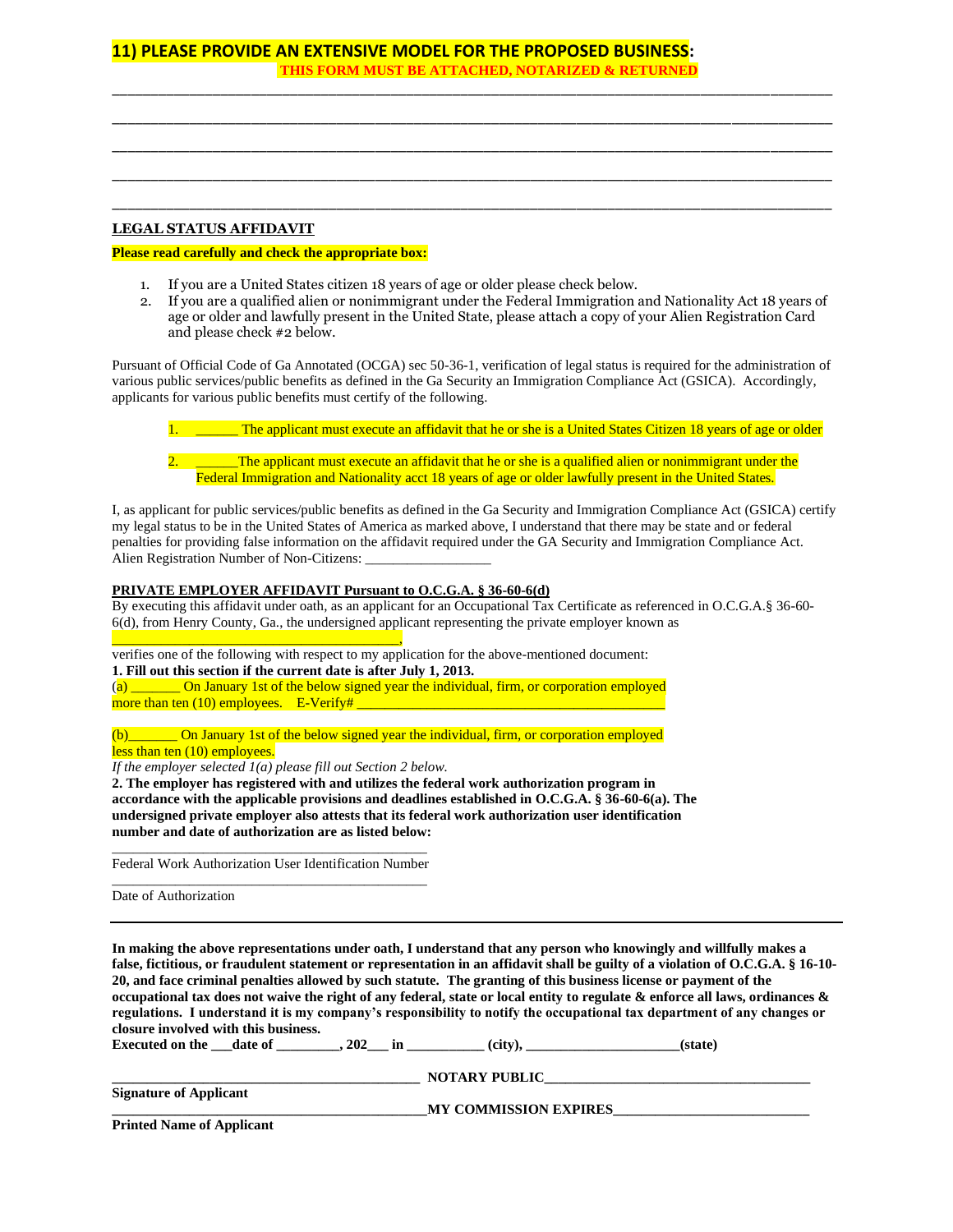## **HENRY COUNTY TAX COMMISSIONER OCCUPATIONAL TAX DEPARTMENT 140 HENRY PARKWAY MCDONOUGH GA 30253 770-288-8180 OPT 5 [www.henrycountytax.com](http://www.henrycountytax.com/) OCCTAX@CO.HENRY.GA.US**

# GROSS RECEIPTS PAGE FOR OCCUPATIONAL TAX CALENDAR YEAR

DATE:  $\overline{\text{DATE:}}$ 

BUSINESS/CORP NAME\_\_\_\_\_\_\_\_\_\_\_\_\_\_\_\_\_\_\_\_\_\_\_\_\_\_\_\_\_\_\_\_\_\_\_\_\_\_\_\_\_\_\_\_\_\_\_\_\_\_\_\_\_ BUSINESS ADDRESS\_\_\_\_\_\_\_\_\_\_\_\_\_\_\_\_\_\_\_\_\_\_\_\_\_\_\_\_\_\_\_\_\_\_\_\_\_\_\_\_\_\_\_\_\_\_\_\_\_\_\_\_\_\_\_\_\_\_\_\_\_\_\_\_\_\_\_

In order for this office to calculate the Occupational Tax for business owners in Henry County, the following information is needed. If you have any questions, regarding the information requested, please contact our office at (770) 288-8180 opt 5.

ACTUAL GROSS RECEIPTS FOR THE YEAR, OR IF YOU WERE NOT IN BUSINESS DURING THE TIME INDICATED, PLEASE ESTIMATE YOUR ANTICIPATED AMOUNT OF GROSS RECEIPTS.

GROSS RECEIPTS:\_\_\_\_\_\_\_\_\_\_\_\_\_\_\_\_\_\_\_\_\_\_\_\_\_\_\_\_\_\_\_\_\_\_\_\_\_\_\_\_\_\_\_\_\_\_\_\_\_\_\_\_\_\_\_\_\_\_\_\_\_\_\_\_\_\_

Signature Title Title

| Date |
|------|
|------|

# GEORGIA LAW RQUIRES THAT WE KEEP GROSS RECEIPT INFORMATION CONFIDENTAL